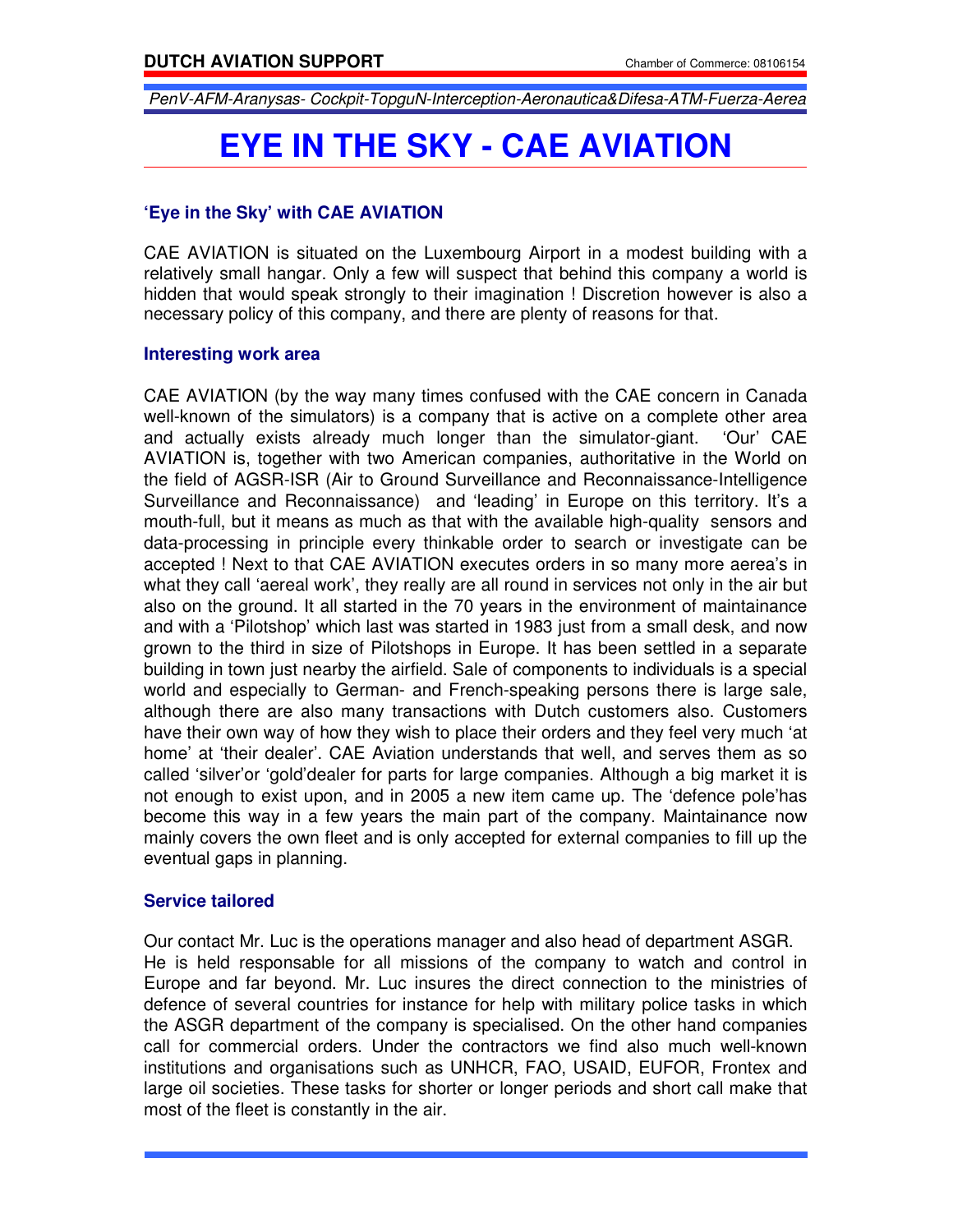PenV-AFM-Aranysas- Cockpit-TopguN-Interception-Aeronautica&Difesa-ATM-Fuerza-Aerea

Personell in general flies in scemes of five weeks up, and three weeks home respectively six weeks up and two weeks home depending the character of the operations. The fleet exists from one- and twin-engined transportplanes of which the six Cessna C-208B Grand Caravan (+ two in order) numerically form the main part of the fleet. Nest to that other types are in service like the Britten Norman BN-2T Turbo Islander and the Swearingen SW-3A Merlin III more or less in a comparable role. For the heavy transport works there are available a Short Skyvan SC-7 and three (soon four) CASA 212-300 of which one in Maritime version and also they have some more light aircraft for spraying activities Ayres Turbo Thrush or Tailwheel and for mountain-flight training a (PA-18 Super Cub).

## **High tech**

Much more interesting are the ultramodern adaptations, both in the cockpit and concerning the gyro stabilised `gimbals', same type as the latest version of the United States Navy Orions. These MX-15 WESCAM gimbals with electro-optical and infrared sensors are mounted on the fuselage of the Cessna and the Islander, where the Merlin has a larger retractile MX-20. These have been equipped with EO scoffer Scope and wide angle laser illuminator. In combination with high definition vertical cameras it gives the aircraft the possibility to collect and provide very detailed images from high altitudes and we're talking about over 8000 ft or 35oo mtr. The cockpit is equipped with special features like digital moving map and extended HQ communication sets with UHF-VHF-HF frequencies and SATCOM, and very precise satellite navigationtools. Very important is the data-link system which is connected to the digitale moving map, which makes it possible to transfer 'near real time imaging' to permanent or mobile receiving-stations. These mobile receiving-stations can also be provided by CAE AVIATION together with IMINT (Imagery Intelligence) specialists who can process these images in extended intelligence.

## **Unnoticed presence**

The aircraft use their small sound production (special four-bladed propellors) to circle unnoticed over certain aerea's at high altitudes. It will be clear that their presence over certain areas must be a secret hit and go sometimes. They do so with lights out, and they have a low visual and radar profile thanks to special paint. No one would expect them flying over you, which was showed us by recently declassified video's and pictures made with the MX-15/20 . Seamless smuggler and corruptive activities were recorded as well as human frontier-running at sea. The pictures were that sharp, that it was shown how border-police was bribed and money was handed over, and criminals got free, and this with infra red ! One will not be surprised that this is accepted as juridical evidence, and the concerning officers did not have a job anymore the next day… Suddenly the whole picture gets a very high 'James-Bond'level and we ask ourselves; Who are these people, invisible in the sky, but seeing and recording latterly everything ? Mr. Luc says that mostly is recruted by defences. It concerns specialists or if you like ex-special forces of the highest level who are adopted for their qualities. It becomes even more odd, when it appears that